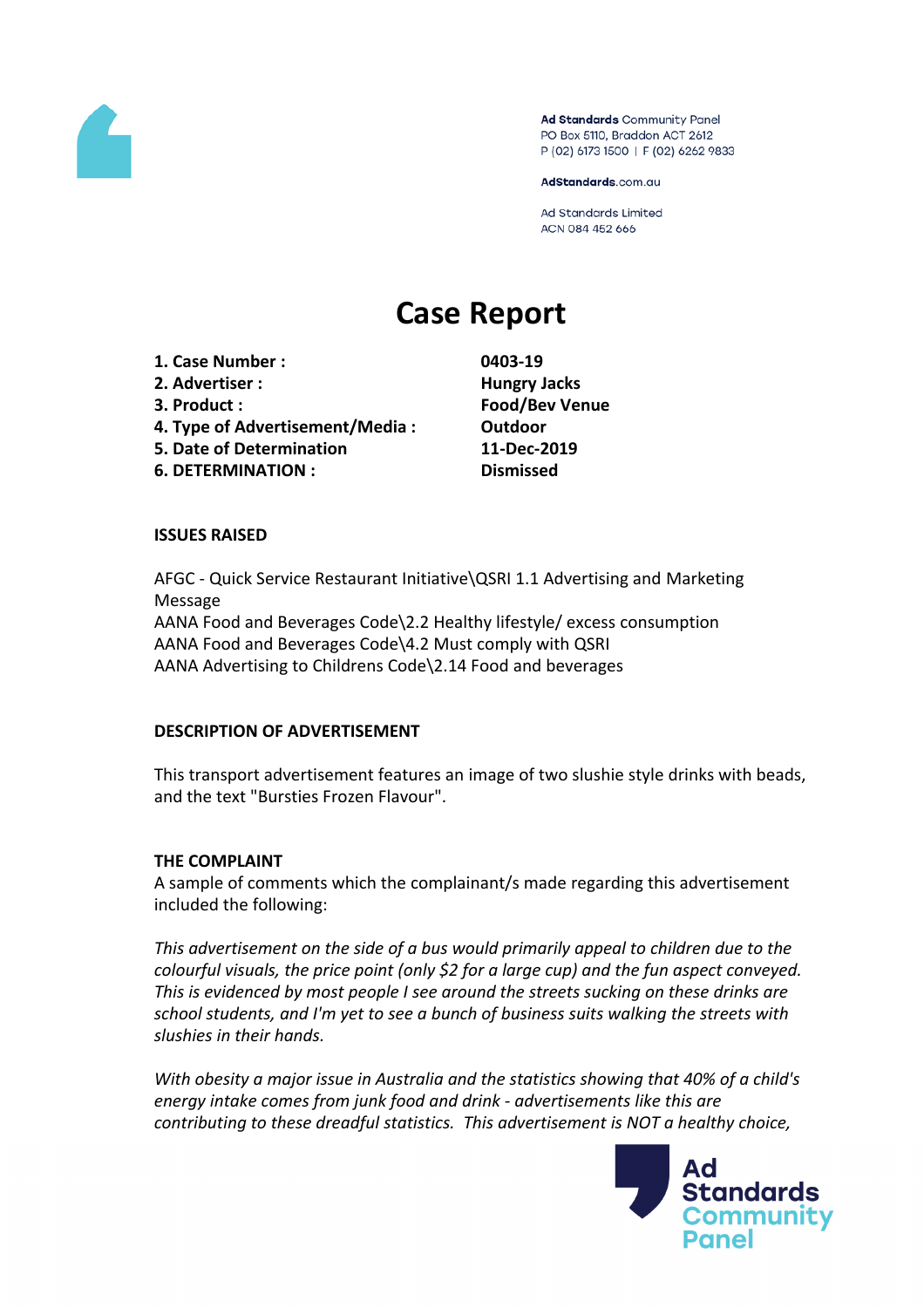

*therefore should not be marketing to vulnerable children. One serve of this very cheap brightly coloured drink equals approximately 14 teaspoons of sugar and 1000kj!! Completely unacceptable and Hungry Jacks should stop marketing these horrific sugary drinks to children (and adults alike!).*

### **THE ADVERTISER'S RESPONSE**

Comments which the advertiser made in response to the complainant/s regarding this advertisement include the following:

*As a proud Australian brand, Hungry Jack's has dedicated itself to improving foods standards across the board covering a wide range of initiatives from 100% Aussie (locally sourced) beef that is hormone free, fresh cage free eggs, 100% Arabica coffee, vegan and vegetarian menu offers.* 

*With regards to this particular OOH piece, the communication involves showing our range of frozen beverage flavours with our new popping pearls filled with fruitflavoured liquid called "Bursties", clearly stating the Large size and the \$2 price point. The frozen beverage is comparable to our QSR/P&C competitors who also offer Large Frozen beverages at a \$1 price point (McDonald's, KFC & 7-Eleven). The popping pearls are toppings similar to those sold in iced beverages/desserts from Frozen Yoghurt outlets (Yoghurtland / Yogurberry) and Bubble Tea outlets such as ChaTime, Easyway, Sharetea and GongCha. These "Bursties" Frozen Flavours are a value offer to consumers allowing them access to a refreshing beverage at a fair price.* 

*To ensure our guests have a range of options, Hungry Jack's provides a variety of beverage choices on its menu, including natural or sparkling water, orange/apple juice and low or non-sugar carbonated soft drinks.* 

*In terms of addressing the complaint based on the below advertising codes:* 

- *2.1 There is no discrimination towards or vilification of anyone in this communication*
- *2.2 There is nothing visually or verbally that is exploitative or degrading*
- *2.3 There is no violence*
- *2.4 There is no sex, sexuality or nudity present*
- *2.5 There is no use of inappropriate language*
- *2.6 There is no risk to health or safety as no talent or scenarios are featured in this ad.*
- *2.7 The advertising is clearly distinguishable as advertising*

*No health, nutrition or ingredient claims or statements were made in the advertisement. We can confirm that we are not advertising directly to children. In this instance, the Bursties campaign has been placed on Public Transport vehicles, not dedicated School buses. This campaign was targeted and bought against those aged between 18-39. Outdoor is a broad reaching medium, and unfortunately is an unavoidable medium, there is no way of guaranteeing who does and doesn't see our transit ad.*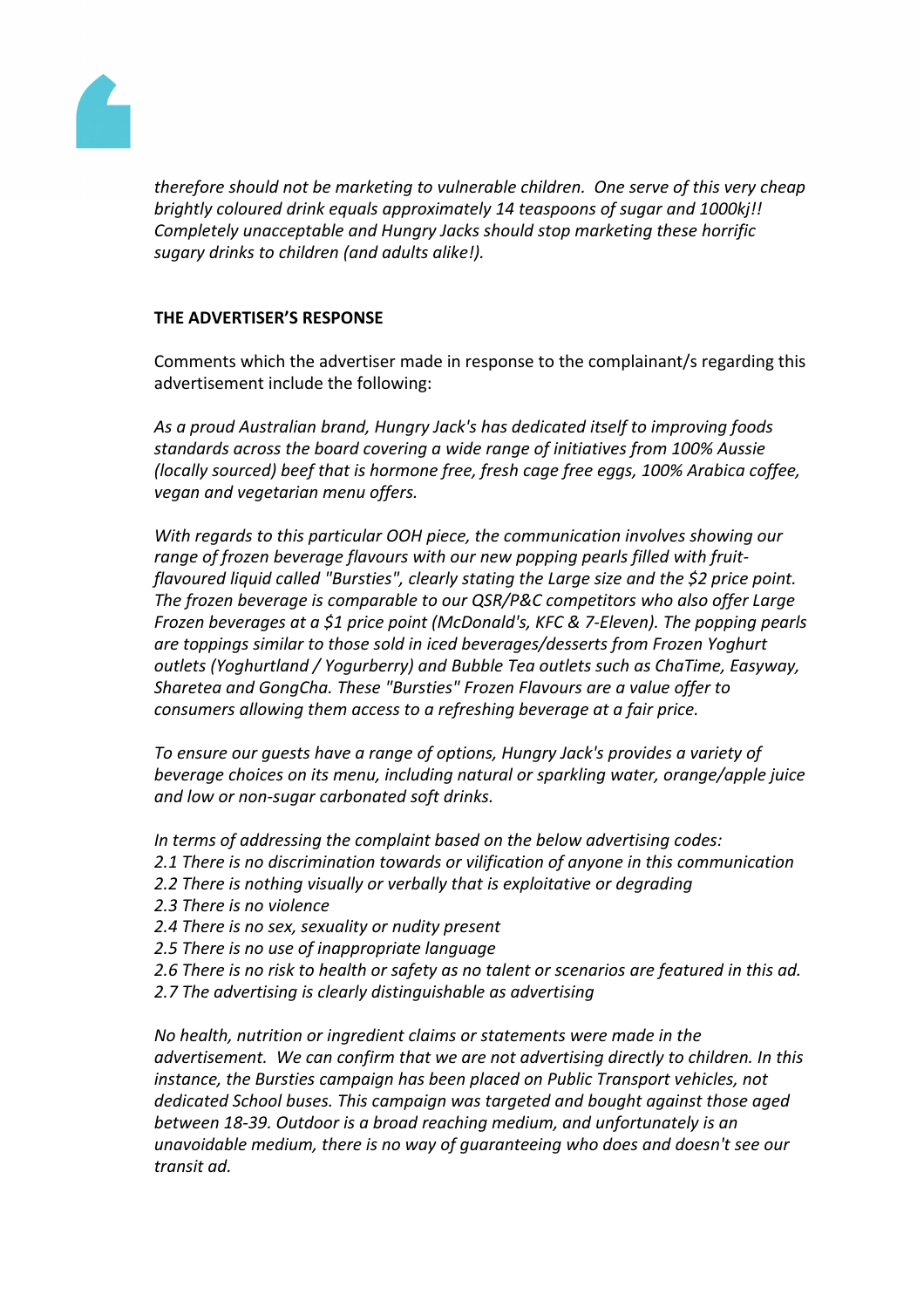Thevisualsare to depict the actual productind appeal to the target  $\textsf{QSR}$  on sumer – not children. Asper thelanguage, it isa cleanretail messagewith the "NEW" "Bursties Frozen Flavours Product name) and \$2arge (Priceand Size of free). It is not intendedto appealto children, it's primartarget is all QSR consumers 8-35 years as per our mediaplan. See attached the Transit portion of the diaplan.

With regardsto the creative itself, theolourful visuals are representation of he colourof the actual product. The background a plainwhite brick walland stainless steel surfacend the "BURSTIES" Logo is shaikeda "splash"to conveythe liquid that "bursts" from the popping pearls. This product is multi-sensorial nits naturebut it is notintendedto primarily appeal tochildren.

In regards towhetherchildren represen \$5% or more f the audience:

JCDecaux used Geo-Spatial mappint to la deledOrbit, to helpdetermine audiences across states.What it does is take the SA1 data of expose daudiences and ingfence them against all transitbus) formats based from eadepot. From thereyou can create a 'footprint' of the audience that has apotential to be exposed othe seassets. It's not the most exact we can provide, however is away for us tounderstanda potentiallyexposedaudience against Censdata, especiall as the standard MOVE reporting does not allow usto determine exposed audiences und or Please see attachedfor an imageof the footprints against depotsandformats inSydney (attachment 1). Fronthe image, inall the purple areas, we case the population makeup of thesepotentially exposed audiences, based to 2016 Census data. I have included theactual report extracthat indicatesthe proportion of these audiences in different Censusage bands (attachment). In itwe canseethat the makeup of the under 18 aged audiences 22.8% of the total. Sources All measured JCDecaux transitepots using MOVExposure data a SA1 level (reach over population), thenABS2016Census data withitheseoutlined areasvia Orbit (RDA research)

We believethis will helpto demonstrate that there is not placement preachwhen using busadvertising given children do not make up more than 85% be audience.

We canrefer to the ABS datawhich suggests that ithe 20 years between 996 and 2016, the proportion of children (aged-14 years)decreased rom 21.4% to 18.8% of the total population.

[https://www.ausstats.abs.gov.au/ausstats/subscriber.nsf/0/6DAF7F7C4A59465](https://www.ausstats.abs.gov.au/ausstats/subscriber.nsf/0/6DAF7F7C4A59465DCA25808900122564/$File/31010_jun%202016.pdf)DCA2 [5808900122564/\\$File/31010\\_jun%202016.](https://www.ausstats.abs.gov.au/ausstats/subscriber.nsf/0/6DAF7F7C4A59465DCA25808900122564/$File/31010_jun%202016.pdf)pdf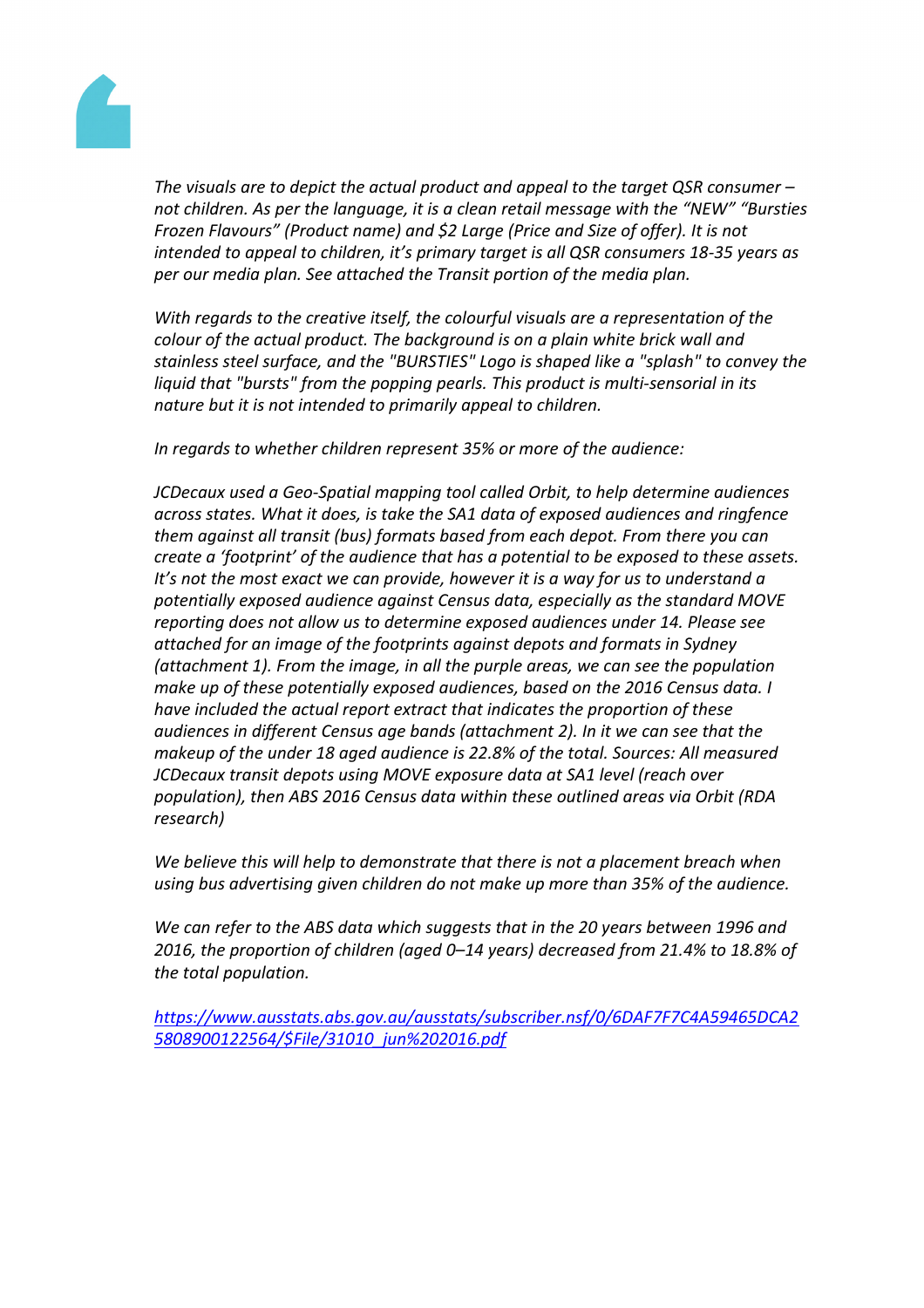

#### **THE DETERMINATION**

The Ad Standards Community Panel (the Panel) considered whether this advertisement breaches the AANA Code for Advertising and Marketing Communications to Children (the Children's Code), the AANA Food and Beverages Advertising and Marketing Communications Code (the Food Code) and the Australian Quick Service Restaurant Industry Initiative for Responsible Advertising and Marketing to Children (the QSRI).

The Panel reviewed the advertisement and noted the advertiser's response.

The Panel noted that Hungry Jacks is a signatory to the QSRI and determined that the provisions of the QSRI apply to this marketing communication.

The Panel noted that the QSRI is designed to ensure that only food and beverages that represent healthier choices are promoted directly to children.

The Panel considered the definition of advertising or marketing communications to children within the QSRI. The definition states that 'Advertising or Marketing Communications which, having regard to the theme, visuals and language used, are directed primarily to Children and are for food and/or beverage products.' Under this initiative children means "persons under the age of 14 years of age."

The Panel noted that the QSRI captures Advertising and Marketing Communications to Children where:

1. …the theme, visuals and language used, are directed primarily to Children and are for food and/or beverage products;

2. Advertising or Marketing Communications that are placed in Medium that is directed primarily to Children (in relation to television this includes all C and P rated programs and other rated programs that are directed primarily to Children through their themes, visuals and language); and/or

3. Where Children represent 35 per cent or more of the audience of the Medium.

The Panel considered the definition of Medium in advertising or marketing communications to children within the QSRI which includes "television, radio, newspaper, magazines, outdoor billboards and posters, emails, interactive games, cinema and internet sites." The Panel considered that transport is covered by this definition.

The Panel noted the information provided by the advertiser regarding the audience that would view a transport advertisement in the Sydney metro region, and based on that data the Panel considered that the audience of this advertisement would not be comprised of more than 35% children.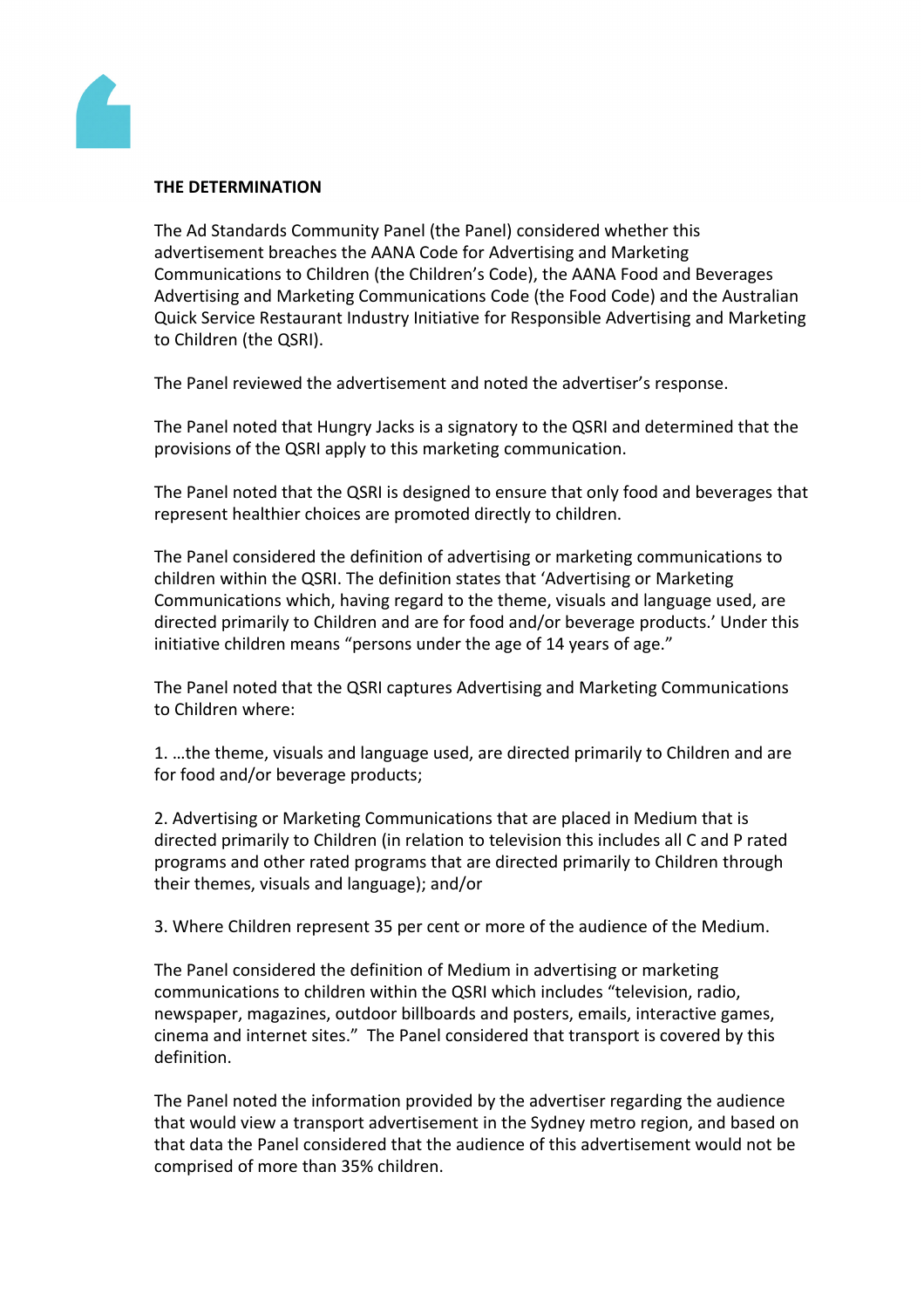

The Panel determined that the advertisement did not meet points 2 or 3 of the QSRI in that it was not broadcast in a Medium that is directed primarily to Children or where Children represent 35 per cent or more of the audience of the Medium.

The Panel noted that with regards to point 1 the Panel must consider whether the communication activity is directed primarily to Children – regardless of its placement.

The Panel noted that the dictionary definition of "primarily" is "in the first place" and that to be within the QSRI the Panel must find that the advertisement is clearly aimed in the first instance at Children under 14 and that it must have regard to the 'theme, visuals and language' used in determining this issue.

The Panel noted the complainant's concern that the advertisement uses bright colours, a popular product and low price point which would be attractive to children.

The Panel noted the advertiser's response that the advertisement was on the side of a public bus and targeted at adults, and that the colour in the advertisement is the actual colour of the product.

The Panel then noted the visuals of the advertisement which shows two slushy style drinks with beads and the text "BURSTIES FROZEN FLAVOURS" and "\$2 BURSTIES LARGE FROZEN". There are three versions of the advertisement, and the drink combinations are yellow and pink, yellow and brown, and pink and yellow. The Panel noted that the colours are bright and consistent with Hungry Jacks branding. The Panel considered that the language used was not child-like or targeted specifically to children and there was no call to action. The Panel considered that the theme of frozen drink flavours would be attractive to children but would be equally attractive to adults. The Panel noted the words "\$2 BURSTIES LARGE FROZEN"was a description of the price and the product name and would not be considered to be directed primarily to children.

In this instance the Panel considered that the theme, visuals and language of the advertisement were advertising a beverage, and the message was equally attractive to adults and children and was not directed primarily to Children under 14.

Based on the requirements outlined in the QSRI the Panel considered that as the advertisement was not directed primarily to Children, did not appear in a medium directed primarily to Children and did not appear in a medium which attracts an audience share of more than 35% of Children, the QRSI does not apply in this instance.

The Panel then considered whether the advertisement complied with the requirements of the AANA Code for Advertising and Marketing Communications to Children (The Children's Code).

To fall within this Code, or Part 3 of the AANA Food and Beverages Advertising and Marketing Communications Code (The Food Code), "Advertising or Marketing